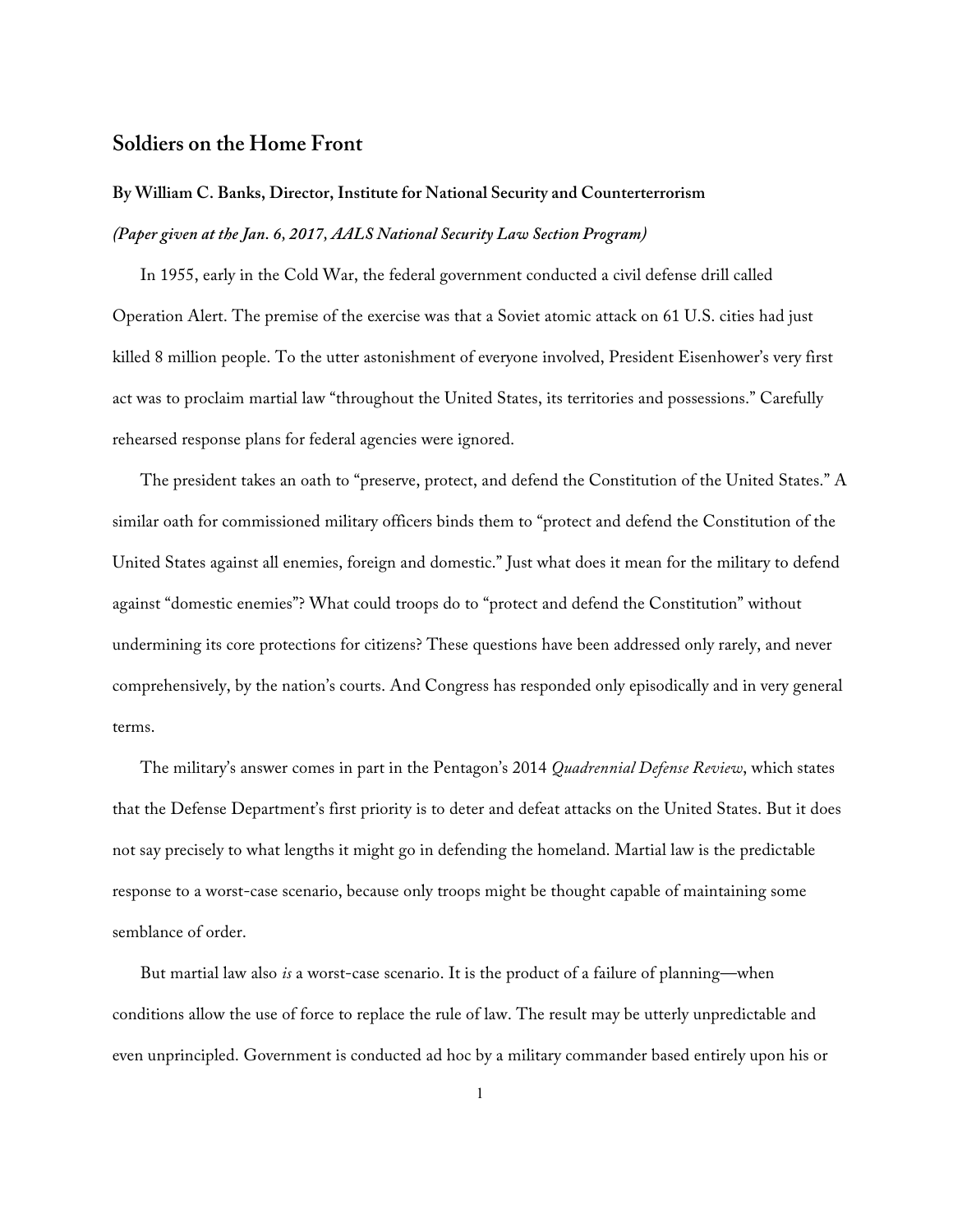her opinion of what is needed to meet the emergency, with no transparency or public participation, and perhaps no accountability afterward.

What do U.S. laws say about emergencies? The institution of martial law is not mentioned in the Constitution. The Framers did provide for suspension of habeas corpus in cases of rebellion or invasion "when the public safety may require it." The Constitution also authorizes Congress to provide for military forces to repel an invasion or suppress insurrections, and even to execute the laws and quell domestic violence at the invitation of a state. [Art. I § 8, cl. 15, Art. IV §4] The first Congress adopted measures for the deployment of militias to help execute the laws, suppress insurrections, repel invasions, and quell domestic violence, but there is no evidence that the wholesale displacement of civilian government by military forces was contemplated. Rather, it was understood that soldiers would do only what civilian officials could not do for themselves, and that their role in those circumstances was to be strictly limited in every respect by necessity.

No statute tells the Department of Defense when and how it may deploy troops domestically in advance of authorization from the president or secretary of defense. The fear of showing up too late to help in an emergency has prompted the Pentagon to assert a nonstatutory "immediate response" or "emergency" authority for troops in the field to act quickly without approval from the chain of command, but only for a limited time, in order to save lives or property, or to restore governmental function and public order.

It is generally agreed that the president may exercise inherent power, using troops, to repel attacks on the United States, although the precise scope and limits of this power are unknown. Some say the president has even broader, unspecified powers as commander in chief to use troops at home in emergencies. Such a sweeping claim is based on no clear judicial precedent, and is legally extremely doubtful. And because it would involve an arrogation of power with no discernable limits, it is also dangerous. More importantly, except in a repel-attack scenario (and maybe even then), congressional acts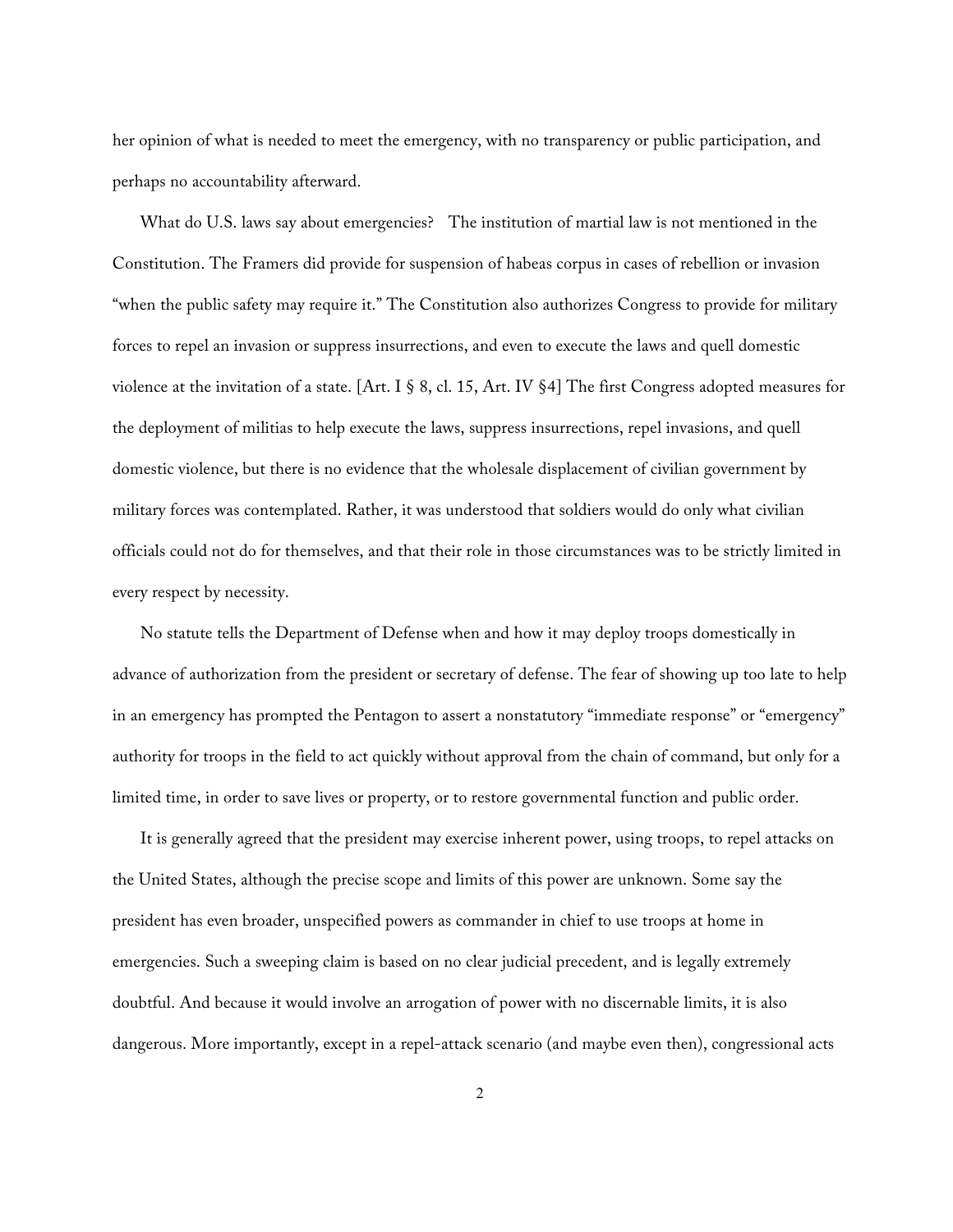in this area have the effect of limiting the president's power, either directly, as the Posse Comitatus Act does, or by implication. Thus, preconditions for the deployment of troops spelled out in the Insurrection Act also prevent deployments without first satisfying those conditions, unless permitted by another statute.

Some crises are too urgent for such a deliberate process. A DOD regulation thus provides "immediate response authority" for a local commander to respond quickly, upon the request of a civilian official, without relying on the Insurrection Act or waiting for approval from her chain of command, in order to "save lives, prevent human suffering, or mitigate great property damage." The response may not, however, "subject civilians to the use of military power that is regulatory, prescriptive, proscriptive, or compulsory" that might, in other words, violate the Posse Comitatus Act.

Another regulation provides for "emergency authority" to act without either presidential approval or a request from civilian officials, to "quell large-scale, unexpected civil disturbances" that threaten "significant loss of life or wanton destruction of property," in order to "restore governmental function and public order," or to protect "Federal property or Federal governmental functions." This regulation would apparently allow troops to help enforce the law, in spite of the strictures of the Posse Comitatus Act.

In very nearly the worst possible case, the president and other government leaders would be killed or rendered powerless (or perhaps merely incommunicado) by a terrorist attack, contagious disease, or some great natural disaster. In such a catastrophe, the civilian government would be severely compromised, and without a viable response plan confusion and chaos would likely ensue.

Until recently, plans for "continuity of government" in this kind of existential crisis have been among this nation's most closely guarded secrets. A 2007 presidential directive, however, spelled out "a cooperative effort among the executive, legislative, and judicial branches of the Federal Government . . . to preserve the constitutional framework under which the Nation is governed and the capability of all three branches of government to execute constitutional responsibilities and provide for orderly succession . . .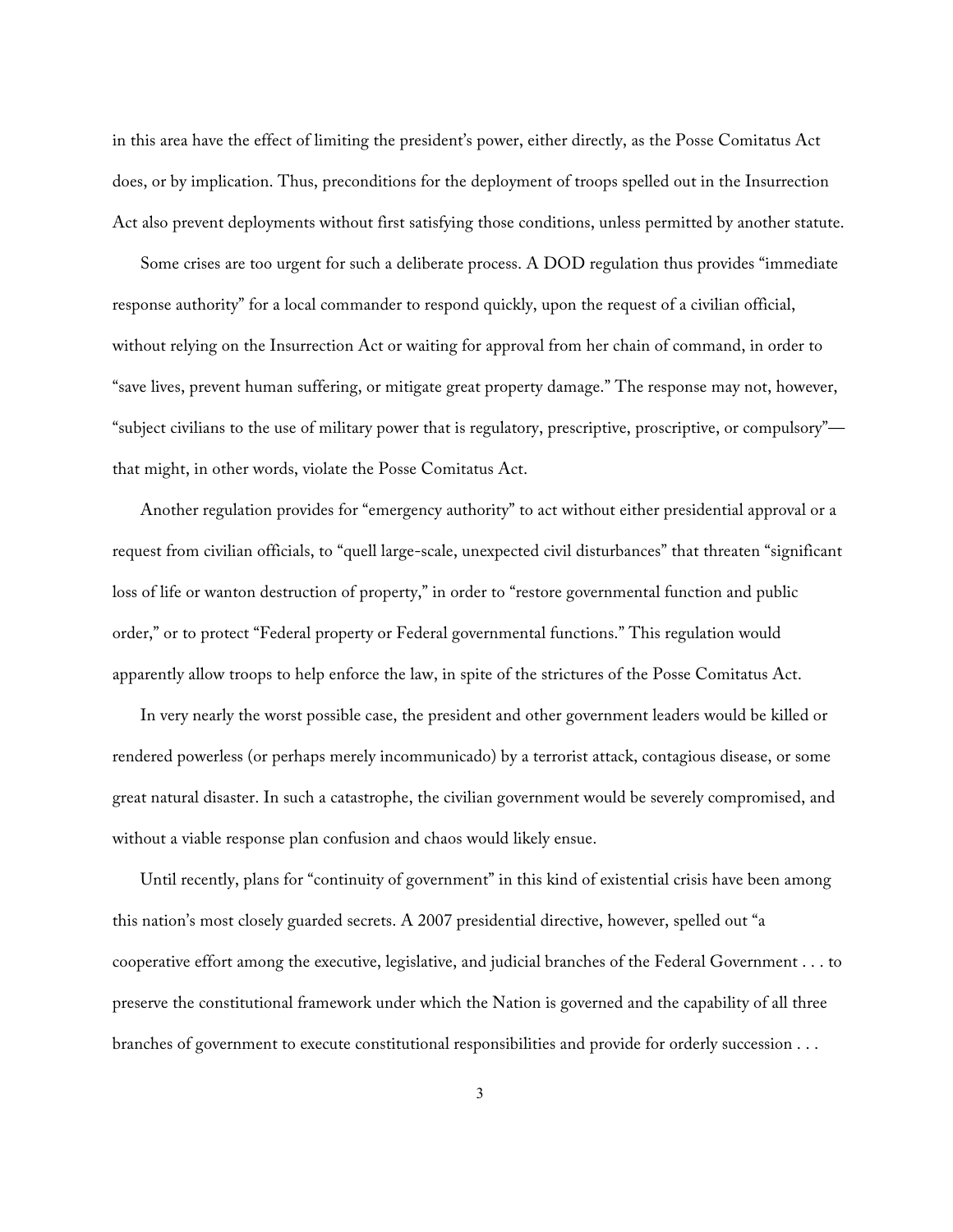during a catastrophic emergency." The secretary of homeland security is designated as "lead agent for coordinating overall continuity operations and activities of executive departments and agencies." The only role specifically assigned to the military is provision of secure communications to various government entities. Martial law is not mentioned in the portions of the document available to the public.

Future prospects for martial law are unknown and, possibly, unknowable. Throughout the Cold War, the president was rumored to carry with him at all times a comprehensive secret plan, called "Plan D," for responding to the threat of a nuclear attack. One element of that plan, Presidential Emergency Action Directive No. 21, apparently included a draft executive order declaring martial law, ready for the president's signature on a moment's notice. But the very existence of Plan D was a closely guarded secret.

Since 9/11 the Pentagon has participated in a series of complex annual training exercises, code-named Ardent Sentry, each based on one or more of the fifteen disaster scenarios developed by FEMA. In 2013 the exercise included three notional hurricanes, a theft of nuclear weapons, a train derailment, a tornado, the collapse of a high-rise building, and a federal call-up of National Guard troops.

In 2005 NORTHCOM reportedly also began a series of secret military exercises, code-named Vital Archer, at least some of which have involved active-duty military in lead roles. These exercises are said to rehearse classified war plans for confronting fifteen attack scenarios that may or may not relate to the DHS scenarios, although some of them apparently contemplate simultaneous terrorist strikes in different locations. Military responses range from modest crowd-control missions to an assumption of total control if civilian resources are overwhelmed. Details are set forth in two documents that have not been made public.

It is possible, of course, that in the next great domestic crisis the president or a military commander will, like Lincoln or Jackson, decide to take matters into her own hands, ignore the law, do whatever she thinks is necessary to protect the nation and its people, and face the legal or political consequences later.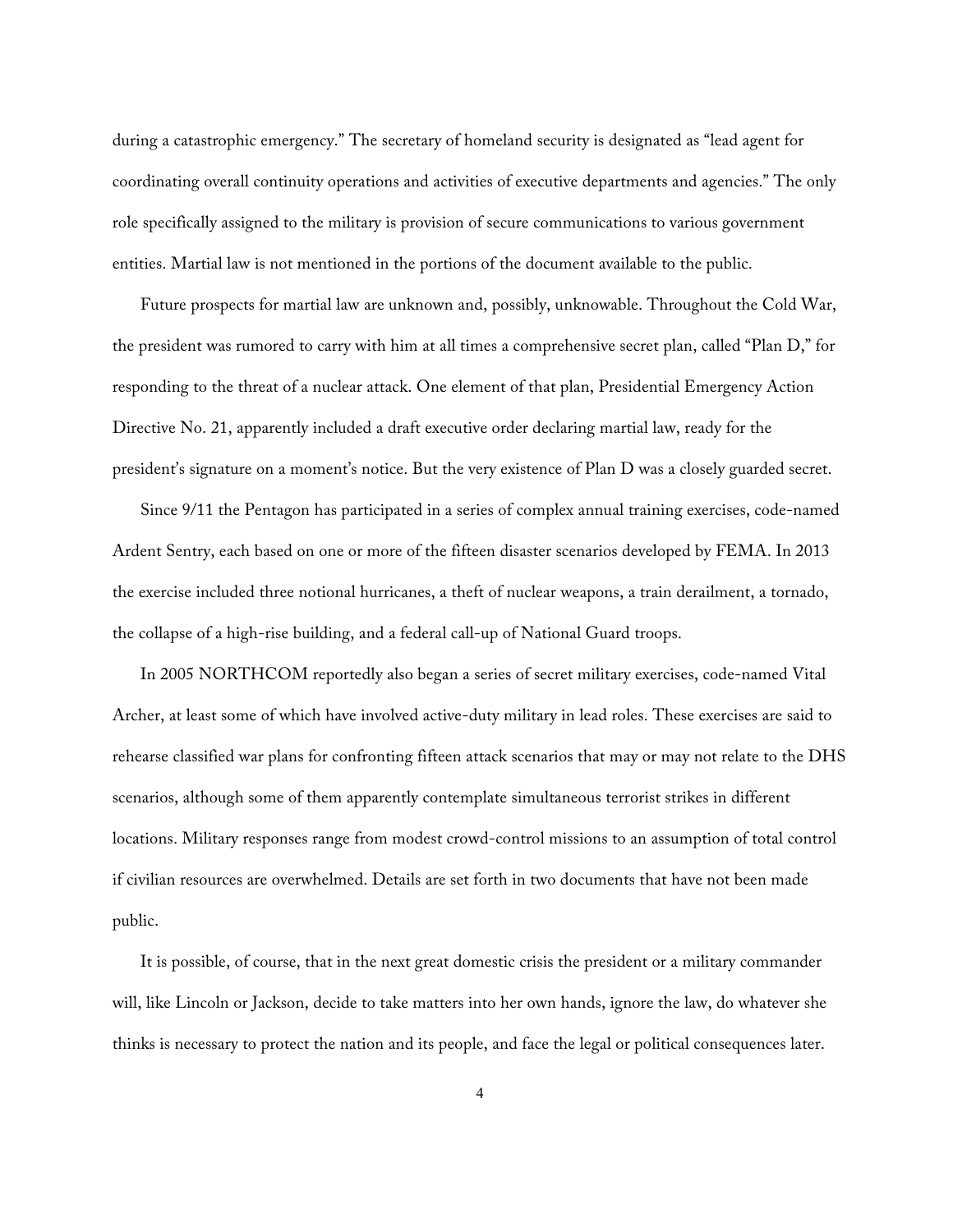Any court test of her actions will almost certainly be retrospective. And even if courts remain open and operating during military rule, judges have always been reluctant to second-guess the military, especially during wartime.

From the beginning of the Republic we have struggled to maintain a military that could keep us safe at home without jeopardizing fundamental freedoms, and without surrendering civilian control of the troops. One near constant throughout this history has been the military's determination to respect civilian authority and respond to civilian orders. Only rarely have military officers acted on their own domestically. While some observers caution that "today's armed services are professional and increasingly disconnected, even in some ways estranged, from civilian society," the U.S. military's continuing commitment to civilian leadership is steadfast and remarkable.

Yet the military's civilian leaders have not always remained so committed to the principle that troops should only be called out when civilian authorities are unable or unwilling to ensure the safety of Americans at home. Even before the Civil War, presidents yielded to the temptation to deploy military personnel for blatantly political purposes, something the Framers never imagined.

The concern is what former career office Andrew Bacevich calls "militarized civilians, who conceive of the world as such a dangerous place that military power has to predominate, and constitutional constraints on the military need to be loosened."

In the wake of the 9/11 terrorist attacks, for example, President George W. Bush relied on his commander-in-chief power to arrest and detain suspected terrorists without charges, access to counsel, or other due process protections. His military order of November 13, 2001, was designed to prevent imprisoned suspects from seeking relief in U.S. courts. He also ordered the National Security Agency, part of the Defense Department, to intercept domestic telephone and email traffic without judicial warrants. These actions almost surely violated constitutional guarantees of habeas corpus, free expression under the